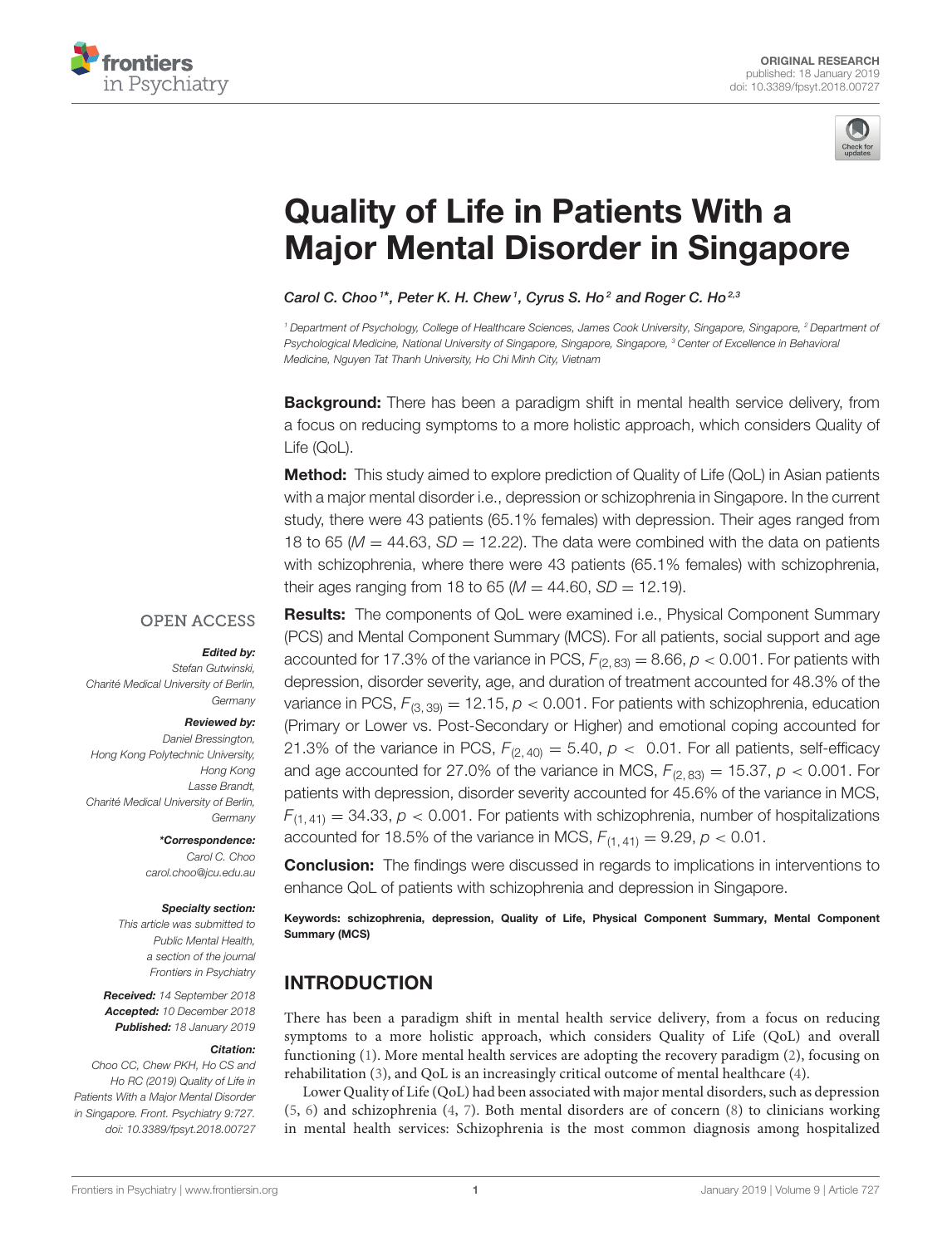psychiatric patients, and it is a chronic mental disorder with a debilitating course [\(9\)](#page-5-8). Functional impairment is high, leading to lost wages and work impairment, with related personal, societal, and economic burdens [\(10,](#page-5-9) [11\)](#page-5-10). Depression is prevalent [\(12\)](#page-5-11), a leading cause of disability worldwide [\(13\)](#page-5-12) and highlighted as a growing public health concern in both Western [\(14\)](#page-5-13) and Asian studies [\(15\)](#page-5-14), with depressed patients reporting lower QoL compared to other mental disorders, including schizophrenia [\(16\)](#page-5-15). Domestic life, work, and interpersonal activities were the most affected functional domains in depression [\(17\)](#page-5-16), with adverse outcomes in low education, marital disruption, unstable employment, risk of secondary disorders, and early mortality due to suicide [\(18\)](#page-5-17); while interpersonal and affective problems were found consistently across countries, cross-national variations are noted in other domains. QoL is a culturally sensitive construct [\(8\)](#page-5-7), and it should not be assumed that conclusions from Western studies could be generalized across to Asian populations. A recent study [\(8\)](#page-5-7) examined the QoL of Taiwanese patients with chronic mental disorders, namely schizophrenia and affective disorders. Besides disease factors, a range of psychosocial factors was found to contribute to QoL. Many of these factors were culturally sensitive; recent research done in Singapore cautioned against the generalization of research done in other countries to the Asian population in Singapore [\(19\)](#page-5-18), without due consideration of the local sociocultural context [\(20\)](#page-5-19). Studies related to mental disorders and QoL in Asia [\(21\)](#page-5-20) and Singapore [\(22\)](#page-5-21) focused mainly on patients with one mental disorder, namely schizophrenia [\(21\)](#page-5-20) and depression [\(22\)](#page-5-21). A study done in Taiwan [\(8\)](#page-5-7) examined patients with schizophrenia and affective disorders, but generalizability of the results to Singapore remained unexplored. The question if there might be differences in configuration of factors contributing to QoL across the major mental disorders named above, specifically schizophrenia and depression, remains largely unexplored in Singapore. This research question is relevant and useful to clinicians working with the recovery paradigm in mental health service delivery, to facilitate the management of major mental disorders [\(4\)](#page-5-3).

Usage of a repertoire of more than one coping strategy led to greater effectiveness in managing mental disorders [\(23\)](#page-5-22). Individuals with schizophrenia tended to use emotionfocused and avoidant coping [\(24\)](#page-5-23), however it is unclear if these strategies are helpful or maladaptive. Maladaptive coping strategies might adversely disturb the overall functioning of people with mental disorders [\(25\)](#page-5-24) and add to caregiver burden [\(10\)](#page-5-9). Individuals with mental disorders tended to report lower distress if they had greater social support [\(26\)](#page-5-25) and employ coping strategies [\(23\)](#page-5-22). However, the specific mechanisms and interactions of these psychosocial factors in influencing the QoL of individuals with different types of mental disorders remains largely unexplored. Coping flexibility includes a broad coping repertoire, a well-balanced coping profile, cross-situational variability in strategy deployment, and a good strategy-situation fit [\(27\)](#page-5-26). Possible cultural influences were suggested by differences in coping flexibility and psychological adjustment in samples from countries lower or higher in individualism.

Research is needed in the local population, as it cannot be assumed that research findings conducted in other countries are also relevant to the local Asian population in Singapore. In Western samples, functional support concerning quality of relationships and perceived social support were related to QoL [\(28,](#page-5-27) [29\)](#page-5-28) but this phenomenon was not found in Asian samples [\(30\)](#page-5-29). In contrast, conclusions that were consistent across samples included the association between self- efficacy with lowered stress and enhanced mental health and QoL in Western samples [\(31,](#page-5-30) [32\)](#page-5-31), as well as QoL in Asian samples [\(33,](#page-5-32) [34\)](#page-5-33). Recent local research suggested that education level contributed to QoL [\(35\)](#page-5-34). Other recent Asian studies suggested that duration of illness [\(36\)](#page-5-35) and social support [\(37\)](#page-5-36) were prominent in QoL [\(23\)](#page-5-22), together with possible influences from demographic variables such as gender [\(36](#page-5-35)[–38\)](#page-5-37) and age [\(2\)](#page-5-1). Many factors could contribute to QoL in mental disorders, which makes comparing results across different studies difficult, especially when the methodologies, designs and measures employed were also different.

The current study would analyze the QoL of Singaporean patients with depression, and schizophrenia. This study aimed to address the current gap in local literature by examining the ability of available variables namely demographic characteristics such as age, gender, and education, and psychosocial variables namely social support, self-efficacy, and coping styles, as well as disorder severity, and number of hospitalizations in predicting QoL for patients with depression and schizophrenia. The data sets would be combined for patients with depression and schizophrenia. Similar to a recent study in Singapore [\(22\)](#page-5-21), QoL would be broken down into Physical Component Summary (PCS) and Mental Component Summary (MCS). It was hypothesized that self-efficacy, coping [\(39\)](#page-5-38), social support [\(25\)](#page-5-24), and education [\(35\)](#page-5-34) would positively predict PCS and MCS, while number of hospitalizations and disorder severity [\(33,](#page-5-32) [36\)](#page-5-35) would negatively predict PCS and MCS. The study would analyze the prediction of PCS and MCS in patients with a major mental disorder i.e., depression and schizophrenia as a combined sample, and also separately.

## MATERIALS AND METHODS

#### Procedure

Ethics approval was obtained from the Domains-Specific Review Board of a large teaching hospital in Singapore. Convenience sampling was used. Forty-three patients diagnosed with depression and 43 patients diagnosed with schizophrenia were recruited from an outpatient clinic and psychiatric ward of a large teaching hospital in Singapore from January to May 2010. Eligibility criteria for the study included the following: (a) above the legal age of consent, (b) able to understand English and/or Mandarin, and (c) absence of intellectual impairment. The patients' psychiatric symptoms, subjective Quality of Life (QoL), self-efficacy, perceived social support, and coping style were investigated with the use of self-report surveys. The survey included items on: Demographic background: age, gender, and education, (2) Nature and history of presenting problems, (3) The patient's current psychiatric condition, perceived QoL, selfefficacy, social support, and coping styles.

Clinical staff conducted the recruitment. After interested individuals returned their signed consent forms, they received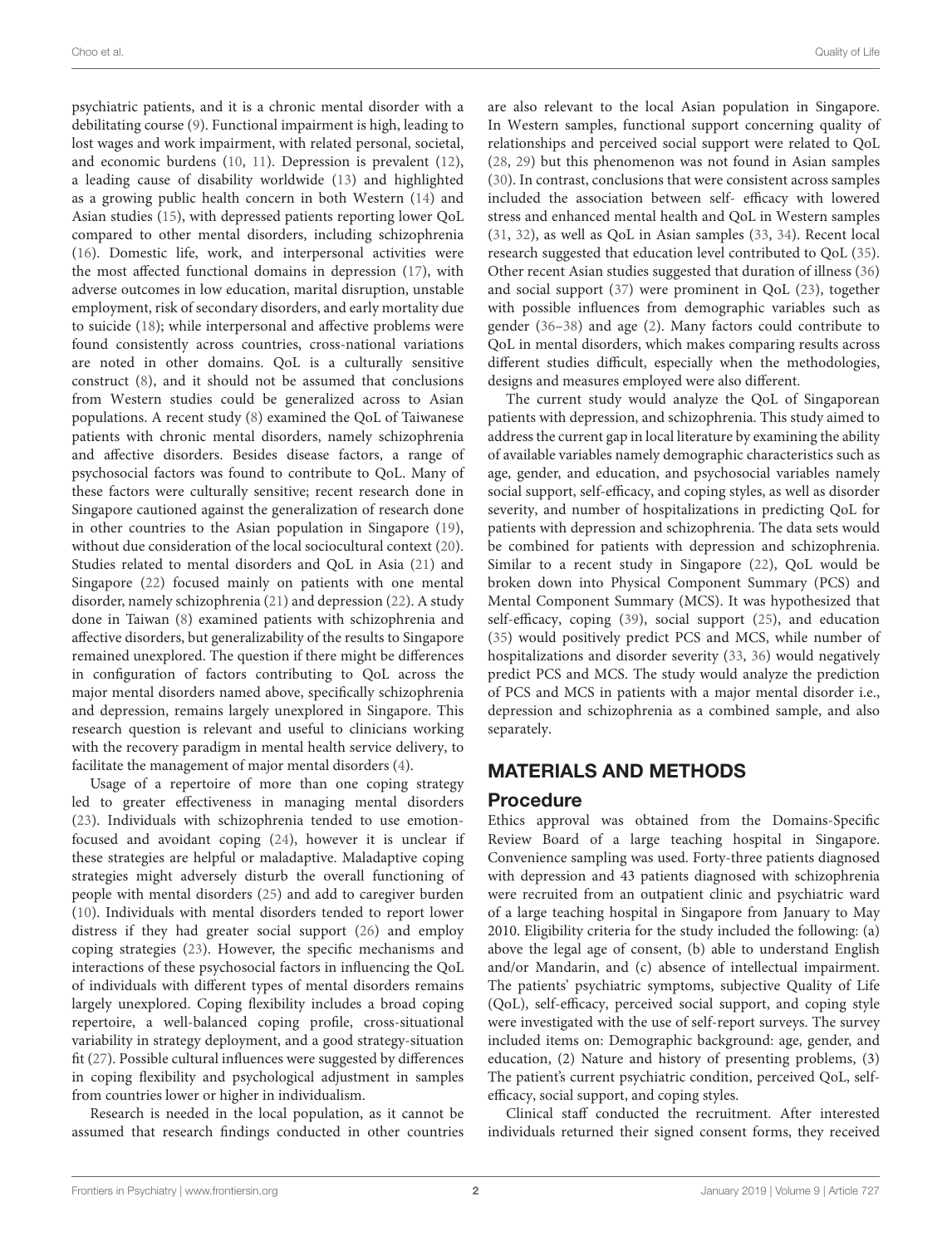#### <span id="page-2-0"></span>TABLE 1 | Characteristics of the sample.

|                                            | All    |               |             | Depression    | Schizophrenia  |               |
|--------------------------------------------|--------|---------------|-------------|---------------|----------------|---------------|
|                                            | n      | $\frac{0}{n}$ | $\mathbf n$ | $\frac{0}{n}$ | $\mathsf{n}$   | $\frac{0}{n}$ |
| <b>GENDER</b>                              |        |               |             |               |                |               |
| Male                                       | 30     | 34.9          | 15          | 34.9          | 15             | 34.9          |
| Female                                     | 56     | 65.1          | 28          | 65.1          | 28             | 65.1          |
| <b>EDUCATION</b>                           |        |               |             |               |                |               |
| Primary or Lower                           | 15     | 17.4          | 11          | 25.6          | $\overline{4}$ | 9.3           |
| Secondary School                           | 41     | 47.7          | 16          | 37.2          | 25             | 58.1          |
| Post-Secondary or<br>Higher                | 30     | 34.9          | 16          | 37.2          | 14             | 32.6          |
| <b>MARITAL STATUS</b>                      |        |               |             |               |                |               |
| Single                                     | 40     | 46.5          | 14          | 32.6          | 26             | 60.5          |
| Married                                    | 38     | 44.2          | 24          | 55.8          | 14             | 32.5          |
| Divorced / Separated                       | 8      | 9.3           | 5           | 11.6          | 3              | 7.0           |
| <b>EMPLOYMENT</b>                          |        |               |             |               |                |               |
| Employed                                   | 42     | 48.8          | 24          | 55.8          | 18             | 41.9          |
| Unemployed                                 | 44     | 51.2          | 19          | 44.2          | 25             | 58.1          |
|                                            | M      | <b>SD</b>     | M           | <b>SD</b>     | М              | <b>SD</b>     |
| Age                                        | 44.62  | 12.13         | 44.63       | 12.22         | 44.60          | 12.19         |
| <b>DURATION OF (IN DAYS)</b>               |        |               |             |               |                |               |
| Condition                                  | 103.91 | 105.30        | 74.47       | 65.09         | 133.35         | 128.18        |
| Treatment                                  | 47.83  | 79.56         | 61.99       | 63.93         | 33.67          | 91.18         |
| No. of hospitalizations<br>(past one year) | 0.36   | 0.57          | 0.16        | 0.43          | 0.56           | 0.63          |
| Disorder severity                          | 16.52  | 9.61          | 9.63        | 6.59          | 23.42          | 6.78          |

the survey. After completion of the survey, participants were debriefed, and thanked for their participation.

In the current study, there were 43 patients (65.1% females) with depression, their ages ranged from 18 to 65 ( $M = 44.63$ ,  $SD = 12.22$ ). The data would be combined with the data on patients with schizophrenia, there were 43 patients (65.1% females) with schizophrenia, their ages ranged from 18 to 65  $(M = 44.60, SD = 12.19)$ . The characteristics of the combined sample are presented in **[Table 1](#page-2-0)**.

#### **Materials**

The 4-page survey included items on demographic background and the following questionnaires. Disorder severity for depression was measured using the Depression Anxiety Stress Scale, DASS-21 [\(40\)](#page-6-0). Items were scored on 4-point scales, whereby higher overall scores denoted poorer management of symptoms. High validity and reliability were shown in Asian samples from Singapore [\(22\)](#page-5-21) and Malaysia [\(41\)](#page-6-1). For individuals with schizophrenia, the psychiatric condition was assessed using the Brief Psychiatric Rating Scale, BPRS [\(42\)](#page-6-2). The scale comprised 18 items rated on 7-point scales of severity, based on behavioral anchors. An overall measure of symptom severity was obtained by summing up the scores of all 18 items. Quality of Life (QoL) was measured using the Short Form Health Status Questionnaire (SF-12) [\(43\)](#page-6-3). Eight domains of health which included physical functioning, role limitations <span id="page-2-1"></span>TABLE 2 | Means and standard deviations of the variables.

|                         | All   |       |       | <b>Depression</b> | Schizophrenia |       |  |
|-------------------------|-------|-------|-------|-------------------|---------------|-------|--|
|                         | М     | SD    | М     | SD                | М             | SD    |  |
| <b>PREDICTORS</b>       |       |       |       |                   |               |       |  |
| Social Support          | 14.27 | 2.96  | 19.00 | 13.95             | 14.58         | 2.74  |  |
| Self-Efficacy           | 21.55 | 3.92  | 28.00 | 20.60             | 22.49         | 3.08  |  |
| <b>Active Coping</b>    | 3.65  | 0.90  | 3.47  | 0.96              | 3.84          | 0.81  |  |
| <b>Emotional Coping</b> | 3.47  | 0.95  | 3.47  | 0.88              | 3.47          | 1.03  |  |
| Support Coping          | 3.64  | 1.09  | 3.37  | 1.16              | 3.91          | 0.97  |  |
| Avoidant Coping         | 2.94  | 1.21  | 3.00  | 1.11              | 2.88          | 1.31  |  |
| <b>CRITERION</b>        |       |       |       |                   |               |       |  |
| <b>PCS</b>              | 44.48 | 10.23 | 42.32 | 10.04             | 46.65         | 10.08 |  |
| <b>MCS</b>              | 41.54 | 12.09 | 36.99 | 11.85             | 46.09         | 10.63 |  |

due to physical and emotional problems, bodily pain, general health, vitality, social functioning, and mental health were assessed across 12 items. Appropriate items were summed to produce two factors: Physical Component Summary (PCS) and Mental Component Summary (MCS), with higher scores indicating better perceived QoL. High test/retest validity as well as good internal reliability were shown with a Chinese sample [\(44\)](#page-6-4). Level of functional social support was assessed by a four-item measure designed to detect various archetypal functions of informational support, emotional support, positive social interaction [\(45\)](#page-6-5), and ability to promote self-disclosure [\(46\)](#page-6-6). This measure was scored on 5-point Likert scales, whereby higher overall scores showed perception of greater support from spouses, families, and/or friends. The internal reliability was 0.85 [\(22\)](#page-5-21). Self-efficacy was measured using the Self-Mastery Scale SMS [\(47\)](#page-6-7). The SMS comprised seven items scored on 5-point Likert scales, whereby higher overall scores showed greater tendency to perceive life events as under selfcontrol rather than that of external forces. High face validity and good internal reliability were demonstrated in a Thai study [\(48\)](#page-6-8).

## RESULTS

The data were analyzed using SPSS Version 23 with the alpha level set at 0.05. The means and standard deviations of the variables are presented in **[Table 2](#page-2-1)**. The categorical variables: Education and Marital Status, were re-coded with Primary or Lower and Single as the comparison group, respectively.

A series of six forward stepwise multiple regressions were used to assess the ability of the predictor variables (characteristics of the sample and the predictors, with a total of 17 predictor variables) to predict Physical Component Summary (PCS) and Mental Component Summary (MCS). The assumptions of multiple regression were examined. First, an inspection of the Durbin-Watson statistic showed that the independence of errors assumption is satisfied (i.e., the values are close to 2). Second, an inspection of the correlation matrix, Tolerance values, and Variance Inflation Factor (VIF) showed that the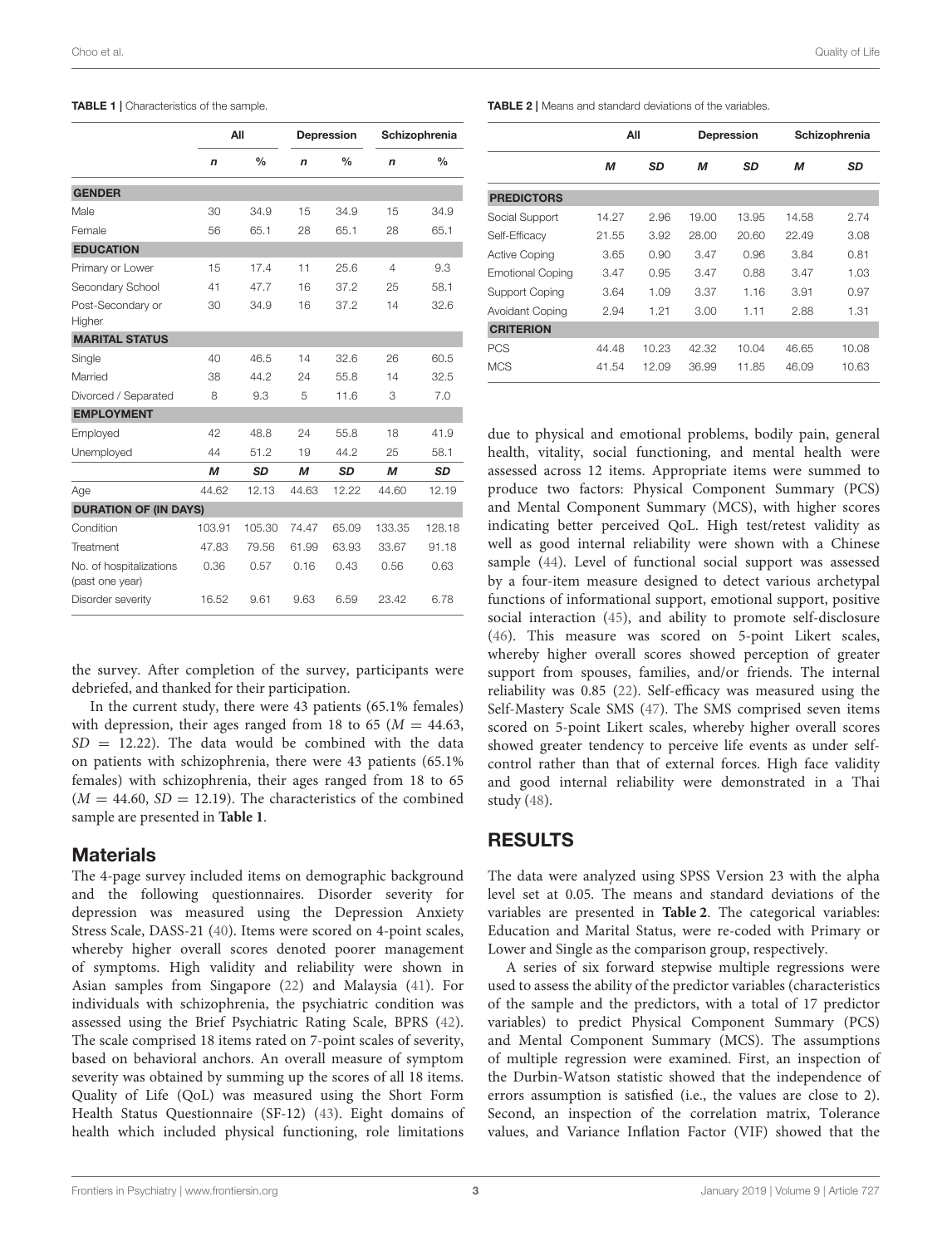<span id="page-3-0"></span>

| <b>TABLE 3</b> Stepwise multiple regression with PCS and MCS as the dependent |  |  |  |  |  |
|-------------------------------------------------------------------------------|--|--|--|--|--|
| variables.                                                                    |  |  |  |  |  |

|                                                           | <b>Beta</b> | р     |
|-----------------------------------------------------------|-------------|-------|
| <b>DEPENDENT VARIABLE: PCS</b>                            |             |       |
| <b>All Patients</b>                                       |             |       |
| Social Support                                            | 0.30        | 0.004 |
| Age                                                       | $-0.27$     | 0.008 |
| <b>Patients with Depression</b>                           |             |       |
| Disorder severity                                         | $-0.65$     | 0.000 |
| Age                                                       | $-0.42$     | 0.002 |
| Duration of treatment                                     | $-0.27$     | 0.034 |
| <b>Patients with Schizophrenia</b>                        |             |       |
| Education (Primary or Lower vs. Post-Secondary or Higher) | $-0.35$     | 0.018 |
| <b>Emotional Coping</b>                                   | 0.33        | 0.025 |
| <b>DEPENDENT VARIABLE: MCS</b>                            |             |       |
| <b>All Patients</b>                                       |             |       |
| Self-Efficacy                                             | 0.46        | 0.000 |
| Age                                                       | 0.26        | 0.008 |
| <b>Patients with Depression</b>                           |             |       |
| Disorder severity                                         | $-0.68$     | 0.000 |
| <b>Patients with Schizophrenia</b>                        |             |       |
| No. of hospitalizations (past 1 year)                     | $-0.43$     | 0.004 |

multicollinearity assumption was satisfied. Third, an inspection of the maximum Cook's Distance showed that there were no univariate outliers (i.e., the values were  $\langle 1 \rangle$ . Fourth, an inspection of the maximum Mahalanobis distance showed that there were no multivariate outliers because the values were less than the critical value of 27.59 (given  $df = 17$  and  $alpha = 0.05$ ). Fifth, an inspection of the Normal Probability Plot (P-P) showed that the normality assumption was satisfied. Lastly, the scatterplot was inspected to assess the homoscedasticity assumption. While the assumption was satisfied for the all patients, and patients with depression, it was violated for patients with schizophrenia. However, the data was not transformed since the assumption was satisfied for the other groups. Hence, the results from patients with schizophrenia should be interpreted with caution.

## Physical Component Summary PCS

For all patients, social support and age accounted for 17.3% of the variance in PCS,  $F_{(2, 83)} = 8.66$ ,  $p < 0.001$ . For patients with depression, disorder severity, age, and duration of treatment accounted for 48.3% of the variance in PCS,  $F_{(3,39)} = 12.15, p < 0.001$ . For patients with schizophrenia, education (Primary or Lower vs. Post-Secondary or Higher) and emotional coping accounted for 21.3% of the variance in PCS,  $F_{(2,40)} = 5.40$ ,  $p < 0.01$ . The results are presented in **[Table 3](#page-3-0)**.

## Mental Component Summary MCS

For all patients, self-efficacy and age accounted for 27.0% of the variance in MCS,  $F_{(2, 83)} = 15.37$ ,  $p < 0.001$ . For patients with depression, disorder severity accounted for 45.6% of the variance in MCS,  $F_{(1,41)} = 34.33$ ,  $p < 0.001$ . For patients with schizophrenia, number of hospitalizations accounted for 18.5% of the variance in MCS,  $F_{(1,41)} = 9.29$ ,  $p < 0.01$ . The results are presented in **[Table 3](#page-3-0)**.

## **DISCUSSION**

This study aimed to explore prediction of Quality of Life (QoL) in 86 patients with schizophrenia and depression in Singapore. As hypothesized, the models were significant in predicting Physical Component Summary (PCS) and Mental Component Summary (MCS). For all patients, social support positively and age negatively predicted PCS. For patients with depression, disorder severity, age, and duration of treatment negatively predicted PCS. For patients with schizophrenia, education (Primary or Lower vs. Post-Secondary or Higher) and emotional coping predicted PCS. For all patients, self-efficacy and age positively predicted MCS. Self-efficacy and age positively predicted MCS for all patients. Disorder severity negatively predicted MCS for patients with depression. For patients with schizophrenia, number of hospitalizations negatively predicted MCS.

The results suggested psychosocial variables, namely social support and self-efficacy, need to be considered in their contribution to QoL for patients with depression and schizophrenia. The findings are consistent with previous literature associating psychosocial variables with QoL [\(35,](#page-5-34) [39\)](#page-5-38). As compared with results from our study on QoL of patients with schizophrenia, prediction of QoL (i.e., MCS and PCS) differed for patients with depression and schizophrenia. For patients with depression, disorder severity, age, and duration of treatment negatively predicted PCS; while disorder severity negatively predicted MCS. For patients with schizophrenia, education and emotional coping predicted PCS, while number of hospitalizations negatively predicted MCS. This is consistent with previous research [\(22,](#page-5-21) [24,](#page-5-23) [26\)](#page-5-25).

For patients with depression, disorder severity and duration of treatment might be associated with the chronicity of the mental disorder or it could be indicative of treatment resistance, conditions that are harder to treat e.g., dysthymia or other co-morbid conditions [\(16\)](#page-5-15) or symptoms not investigated in the current study, and detailed below. QoL could be affected by relapses caused by residual mood symptoms and insomnia, which were not explored in this study [\(48\)](#page-6-8). Somatic symptoms were also frequent among Asian patients with depression, were associated with greater clinical severity, and lower response and remission rates [\(49\)](#page-6-9), pain symptoms also impacted on severity of depression and QoL [\(50\)](#page-6-10). Other psychosocial variables that might affect impact of depression include income status [\(38\)](#page-5-37), financial and marital problems, self-esteem [\(14\)](#page-5-13), and religiosity [\(51\)](#page-6-11) previously investigated but not explored here.

Future studies could employ in-depth interviews to elicit detailed information, to identify different layers of factors contributing to QoL (i.e., MCS and PCS) of patients with schizophrenia and depression. Such factors to consider might include the social cultural environment, and other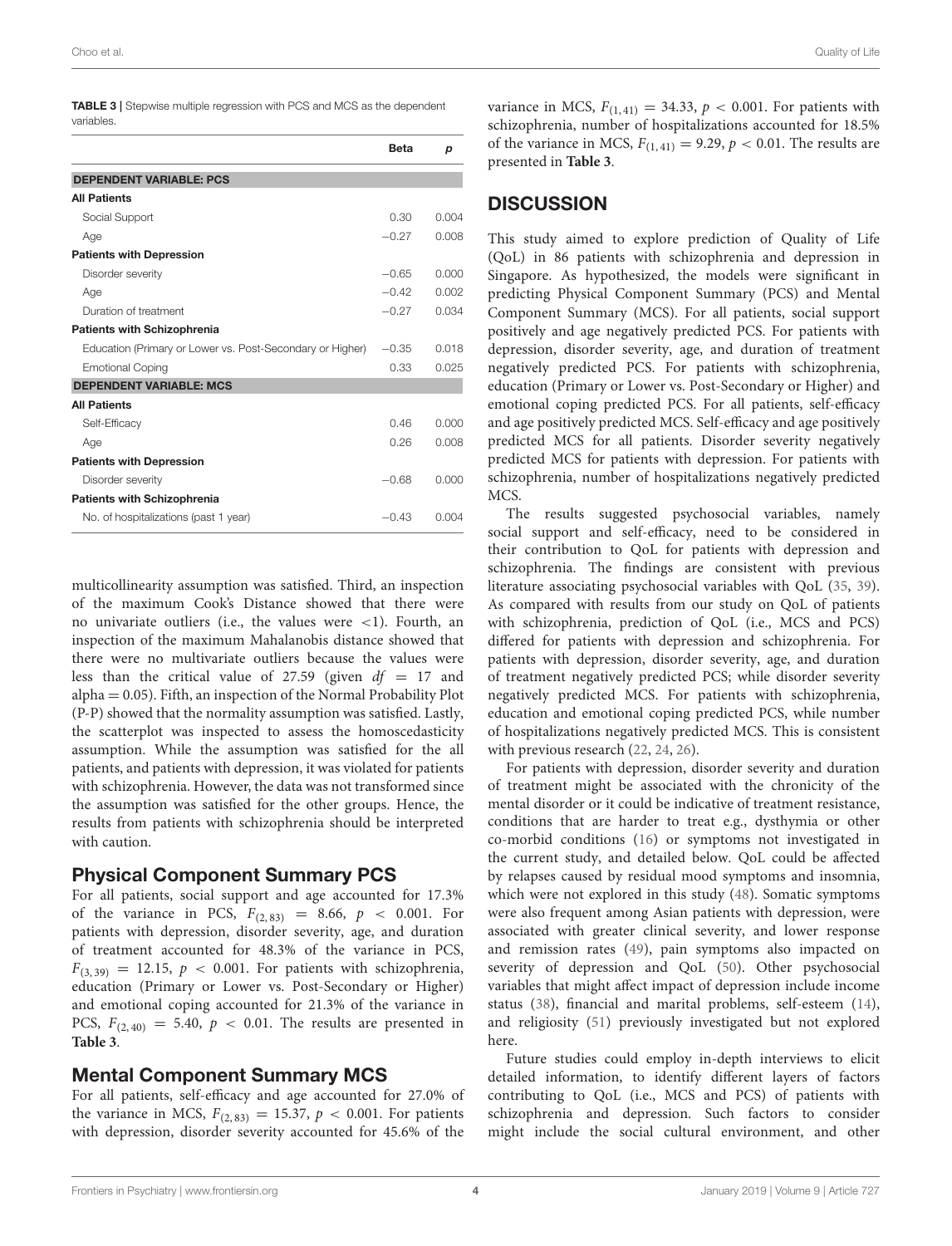Choo et al. Quality of Life

contextual factors that might impact on patients, e.g., socioeconomic status, ethnicity [\(52\)](#page-6-12), and stigma, in addition to detailed features of the mental disorder, co-morbid conditions or somatic, and residual symptoms contributing to relapse.

The current findings have implications for psychosocial interventions and mental health service delivery to patients with schizophrenia and depression in Singapore, and offer preliminary evidence to support the important role that allied health professionals play in the delivery of psychosocial interventions targeted toward enhancing social support and self-efficacy. In alignment with recent paradigm changes in mental health service delivery [\(1\)](#page-5-0), clinicians could take on a case management role, working closely with community agencies and allied health professional to provide holistic care for those with mental disorders. Such holistic interventions could include peer led groups, or social groups, where individuals with mental disorders could be encouraged to engage in leisure activities typically used for emotion-focused coping or avoidance coping. In alignment with the contemporary focus on recovery [\(2\)](#page-5-1) and rehabilitation [\(3\)](#page-5-2), mental health promotion could be targeted toward reducing stigma related to mental disorders, and family support could be encouraged by offering psychoeducation to family members of individuals with mental disorders, on how best they could support these individuals in the community. These recommendations are consistent with suggestions made in other recent Asian studies to promote family interventions [\(53\)](#page-6-13) and to reduce stigma [\(4\)](#page-5-3).

The current findings added to QoL research, providing more insight for clinicians and allied health professionals to understand how they might work in a more targeted way, with local patients with debilitating mental disorders, specifically schizophrenia and depression to enhance QoL. Patients with depression might benefit from evidencebased therapies e.g., Cognitive Behavioral Therapy, shown to be efficacious in reduction of core mood symptoms and residual symptoms, together with empowering patients with strategies for relapse prevention [\(54\)](#page-6-14). Patients with schizophrenia and their families might benefit from psychoeducation on relapse prevention to reduce number of hospitalizations.

Limitations to the study included the following. A lack of a control group limited how the data could be interpreted. Future research could compare data collected from patients with schizophrenia or depression with matched healthy controls on key variables, for better interpretation of data. The current study used convenience sampling on two major mental disorders, however, these mental disorders are very different, with different treatments and outcomes. Future research could examine mental disorders in the same spectrum, e.g., schizophrenia spectrum and other psychotic disorders; or the spectrum of depressive disorders. Information was not available regarding the response rate, or the prescribed treatment, future research could endeavor to collect more comprehensive information, for better interpretation of the results. It is difficult to ascertain causality in cross-sectional research. Whilst our study used statistical analysis to predict MCS and PCS, a longitudinal methodology could enhance our interpretation of the contribution of key variables across time. In addition, other contextual factors might impact on patients, e.g., socioeconomic status, ethnicity [\(52\)](#page-6-12), and stigma. However, such contextual information was not collected in this study, future research could employ in-depth interviews to elicit the intricate interplay among contextual factors, which could be confounding variables, and might limit the generalizability of our results. Other limitations of the study included the reliance on self-report, and sampling from one hospital. With the patients' consent, family members or clinical staff could be interviewed for corroboratory information. The data was collected in 2010 in one hospital, this data was the only data set with the key variable of interest, made available to the researchers, the data with the key variables was not available after the stipulated period. Future research could replicate the study with a more recent sample and a larger sample size of patients from polyclinics and both private and public hospitals in Singapore or consider combining data with similar research in other Asian countries.

# **CONCLUSION**

The current findings added existing to QoL research and shed additional insight for clinicians to understand how they might work in a more targeted way with local patients with debilitating mental disorders, namely schizophrenia and depression, in order to enhance Quality of Life (QoL). The findings also offer preliminary evidence to support the important role that allied health professionals could play in the delivery of psychosocial interventions targeted toward enhancing social support and selfefficacy.

# AUTHOR CONTRIBUTIONS

CC, RH, CH, and PC conceptualized the paper, participated in revisions, and approved the final manuscript. CH and RH designed the study and collected data. PC analyzed data. RH gave access to the data. CC compiled data, wrote the manuscript, and applied for funding.

# FUNDING

Costs associated with administrative support and publications are obtained from an internal research grant at James Cook University [Grant Number: IRG20180019].

# ACKNOWLEDGMENTS

Research Assistant Jonathan H. L. Kuek provided administrative support.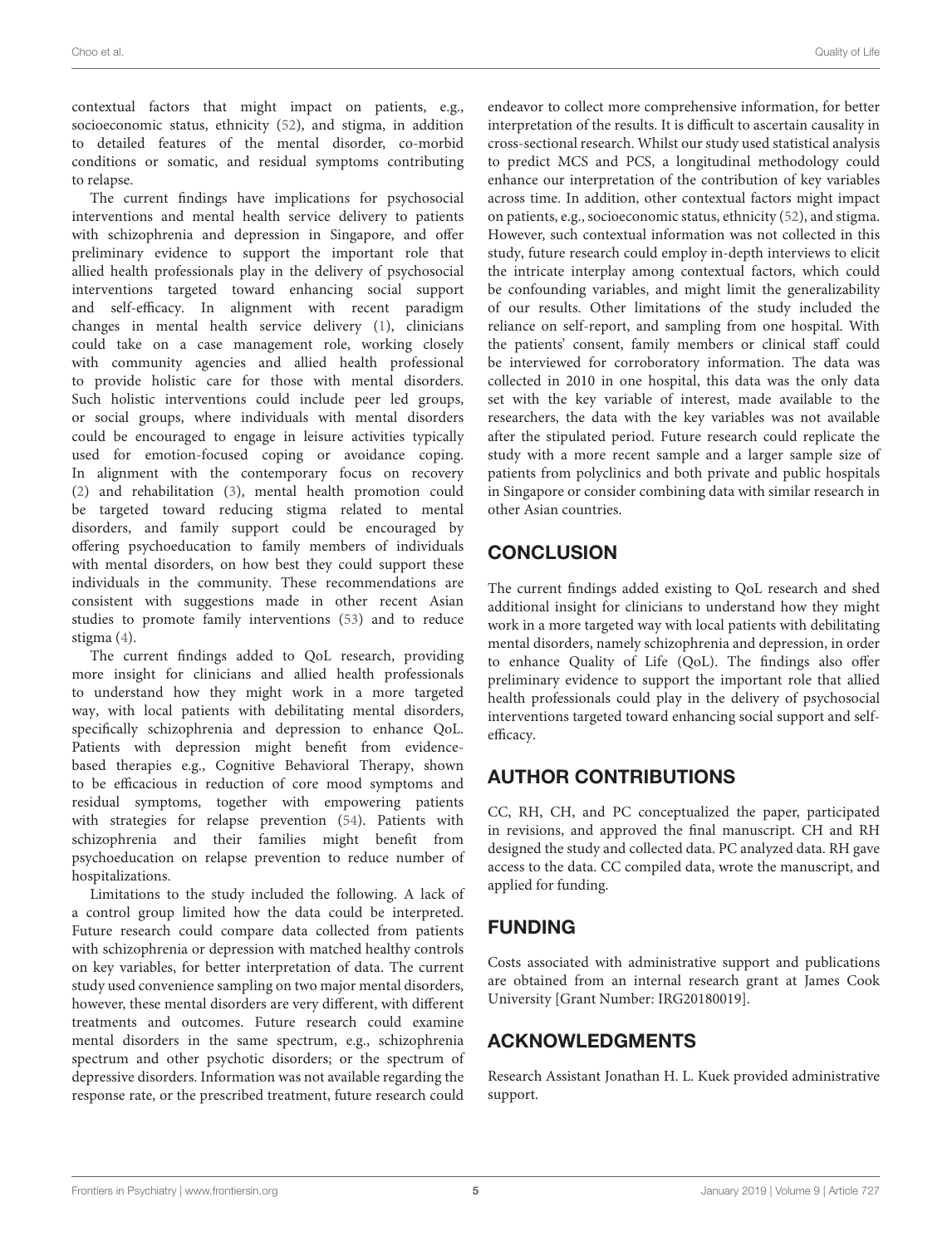#### **REFERENCES**

- <span id="page-5-0"></span>1. Gladis MM, Gosch EA, Dishuk NM, Crits-Christoph P. Quality of life: expanding the scope of clinical significance. J Consult Clin Psychol. (1999) 67:320–31. doi: [10.1037/0022-006X.67.3.320](https://doi.org/10.1037/0022-006X.67.3.320)
- <span id="page-5-1"></span>2. Tse S, Davidson L, Chung K, Yu CH, Ng KL, Tsoi E. Logistic regression analysis of psychosocial correlates associated with recovery from schizophrenia in a Chinese community. Int J Soc Psychiatry (2015) 61:50–7. doi: [10.1177/0020764014535756](https://doi.org/10.1177/0020764014535756)
- <span id="page-5-2"></span>3. Chan CKP, Ho RTH. Discrepancy in spirituality among patients with schizophrenia and family care-givers and its impacts on illness recovery: a dyadic investigation. Br J Soc Work (2017) 47:bcw156. doi: [10.1093/bjsw/bcw156](https://doi.org/10.1093/bjsw/bcw156)
- <span id="page-5-3"></span>4. Hsiao CY, Lu HL, Tsai YF. Effect of family sense of coherence on internalized stigma and health-related quality of life among individuals with schizophrenia. Int J Ment Health Nurs. (2017) 27:138–146. doi: [10.1111/inm.12302](https://doi.org/10.1111/inm.12302)
- <span id="page-5-4"></span>5. Spitzer RL, Kroenke K, Linzer M, Hahn SR, Williams JB, deGruy FV III, et al. Health-related quality of life in primary care patients with mental disorders. J Am Med Assoc. (1995) 274:1511–7. doi: [10.1001/jama.1995.03530190025030](https://doi.org/10.1001/jama.1995.03530190025030)
- <span id="page-5-5"></span>6. Zeng Q, Xu Y, Wang WC. Quality of life in outpatients with depression in China. J Affect Disord. (2013) 150:513–21. doi: [10.1016/j.jad.2013.04.052](https://doi.org/10.1016/j.jad.2013.04.052)
- <span id="page-5-6"></span>7. Maat A, Fett AK, Derks E, GROUP Investigators. Social cognition and quality of life in schizophrenia. Schizophr Res. (2012) 137:212–8. doi: [10.1016/j.schres.2012.02.017](https://doi.org/10.1016/j.schres.2012.02.017)
- <span id="page-5-7"></span>8. Huang R, Chen Y, Chen C, Chou FH, Su SF, Chen MC, et al. Quality of life and its associated factors among patients with two common types of chronic mental illness living in Kaohsiung city. Psychiatry Clin Neurosci. (2012) 66:482–90. doi: [10.1111/j.1440-1819.2012.02380.x](https://doi.org/10.1111/j.1440-1819.2012.02380.x)
- <span id="page-5-8"></span>9. Chi S, Jeong HG, Lee MS, Kim SH. Factors predicting personal and social performance in schizophrenia patients. Korean J Schizophr Res. (2016) 19:47– 59. doi: [10.16946/kjsr.2016.19.2.47](https://doi.org/10.16946/kjsr.2016.19.2.47)
- <span id="page-5-9"></span>10. Montgomery W, Liu L, Stensland MD, Xue HB, Treuer T, Ascher-Svanum H. The personal, societal, and economic burden of schizophrenia in the People's Republic of China: implications for antipsychotic therapy. Clinicoecon Outcomes Res. (2013) 5:407–18. doi: [10.2147/CEOR.S44325](https://doi.org/10.2147/CEOR.S44325)
- <span id="page-5-10"></span>11. Kennedy JL, Altar CA, Taylor DL, Degtiar I, Hornberger JC. The social and economic burden of treatment-resistant schizophrenia: a systematic literature review. Int Clin Psychopharmacol. (2014) 29:63–76. doi: [10.1097/YIC.0b013e32836508e6](https://doi.org/10.1097/YIC.0b013e32836508e6)
- <span id="page-5-11"></span>12. Kessler RC, Berglund PA, Demler O, Jin R, Walters EE. Lifetime prevalence and age-of-onset distributions of DSM-IV disorders in the National Comorbidity Survey Replication (NCS-R). Arch Gen Psychiatry (2005) 62:593–602. doi: [10.1001/archpsyc.62.6.593](https://doi.org/10.1001/archpsyc.62.6.593)
- <span id="page-5-12"></span>13. Murray CJL, Lopez AD. The Global Burden of Disease: A Comprehensive Assessment of Mortality and Disability from Diseases: Injuries and Risk Factors in 1990 and Projected to 2020. World Health Organization (1996).
- <span id="page-5-13"></span>14. Markkula N, Suvisaari J, Saarni SI, Pirkola S, Peña S, Saarni S, et al. Prevalence and correlates of major depressive disorder and dysthymia in an eleven-year follow-up–results from the Finnish health 2011 survey. J Affect Disord. (2015) 173:73–80. doi: [10.1016/j.jad.2014.10.015](https://doi.org/10.1016/j.jad.2014.10.015)
- <span id="page-5-14"></span>15. Kader Maideen SF, Sidik SM, Rampal L, Mukhtar F. Prevalence, associated factors and predictors of depression among adults in the community of Selangor, Malaysia. PLoS ONE (2014) 9:e95395. doi: [10.1371/journal.pone.0095395](https://doi.org/10.1371/journal.pone.0095395)
- <span id="page-5-15"></span>16. Koivumaa-Honkanen HT, Viinamaki H, Honkanen R, Tanskanen A, Antikainen R, Niskanen L, et al. Correlates of life satisfaction among psychiatric patients. Acta Psychiatr Scand. (1996) 94:372–8. doi: [10.1111/j.1600-0447.1996.tb09875.x](https://doi.org/10.1111/j.1600-0447.1996.tb09875.x)
- <span id="page-5-16"></span>17. Kamenov K, Caballero FF, Miret M, Leonardi M, Sainio P, Tobiasz-Adamczyk B, et al. Which are the most burdensome functioning areas in depression? A cross-national study. Front Psychol. (2016) 7:1342. doi: [10.3389/fpsyg.2016.01342](https://doi.org/10.3389/fpsyg.2016.01342)
- <span id="page-5-17"></span>18. Kessler RC, Bromet EJ. The epidemiology of depression across cultures. Annu Rev Public Health (2013) 34:119–38. doi: [10.1146/annurev-publhealth-031912-114409](https://doi.org/10.1146/annurev-publhealth-031912-114409)
- <span id="page-5-18"></span>19. Choo CC, Chew PKH, Lai S, Soo SC, Ho CS, Ho RC, et al. Effect of cardiac rehabilitation on quality of life, depression and anxiety in Asian patients.

Int J Environ Res Public Health [\(2018\) 15: E1095. doi: 10.3390/ijerph150](https://doi.org/10.3390/ijerph15061095) 61095

- <span id="page-5-19"></span>20. Choo C, Harris K, Chew P, Ho R. Does ethnicity matter in risk and protective factors for suicide attempts and suicide lethality? PLoS ONE (2017) 12:e0175752. doi: [10.1371/journal.pone.0175752](https://doi.org/10.1371/journal.pone.0175752)
- <span id="page-5-20"></span>21. Cai C, Yu L. Quality of life in patients with schizophrenia in china: Relationships among demographic characteristics, psychosocial variables, and symptom severity. J Psychosoc Nurs Ment Health Serv. (2017) 55:48–54. doi: [10.3928/02793695-20170627-03](https://doi.org/10.3928/02793695-20170627-03)
- <span id="page-5-21"></span>22. Tan SH, Tang C, Ng WW, Ho CS, Ho RC. Determining the quality of life of depressed patients in Singapore through a multiple mediation framework. Asian J Psychiatr[. \(2015\) 18:22–30. doi: 10.1016/j.ajp.2015.](https://doi.org/10.1016/j.ajp.2015.10.010) 10.010
- <span id="page-5-22"></span>23. Phillips LJ, Francey S, Edwards J, McMurray N. Strategies used by psychotic individuals to cope with life stress and symptoms of illness: a systematic review. Anxiety Stress Coping (2009) 22:371–410. doi: [10.1080/10615800902811065](https://doi.org/10.1080/10615800902811065)
- <span id="page-5-23"></span>24. Rollins A, Bond G, Lysaker P. Characteristics of coping with symptoms of schizophrenia. Schizophr Res. (1999) 36:30.
- <span id="page-5-24"></span>25. Holubova M, Prasko J, Hruby R, Latalova K, Kamaradova D, Marackova M, et al. Coping strategies and self-stigma in patients with schizophreniaspectrum disorders. Patient Prefer Adherence (2016) 10:1151–8. doi: [10.2147/PPA.S106437](https://doi.org/10.2147/PPA.S106437)
- <span id="page-5-25"></span>26. Jung J, Woo E, Gim M, Choi YM. Factors affecting the quality of life of schizophrenia: Focused on resilience. J Korean Neuropsychiatr Assoc. (2016) 55:407–14. doi: [10.4306/jknpa.2016.55.4.407](https://doi.org/10.4306/jknpa.2016.55.4.407)
- <span id="page-5-26"></span>27. Cheng C, Lau HB, Chan MS. Coping flexibility and psychological adjustment to stressful life changes: a meta-analytic review. Psychol Bull. (2014) 140:1582– 607. doi: [10.1037/a0037913](https://doi.org/10.1037/a0037913)
- <span id="page-5-27"></span>28. Carney-Crompton S, Tan J. Support systems, psychological functioning, and academic performance of nontraditional female students. Adult Educ Q (2002) 52:140–54. doi: [10.1177/0741713602052002005](https://doi.org/10.1177/0741713602052002005)
- <span id="page-5-28"></span>29. Vandervoort D. Quality of social support in mental and physical health. Curr Psychol. (1999) 18:205–21. doi: [10.1007/s12144-999-1029-8](https://doi.org/10.1007/s12144-999-1029-8)
- <span id="page-5-29"></span>30. Chan S, Jia SM, Chiu H, Chien WT, Thompson D, Hu Y, et al. Subjective health-related quality of life of Chinese older persons with depression in Shanghai and Hong Kong: relationship to clinical factors, level of functioning and social support. Int J Geriatr Psychiatry (2009) 24:355–62. doi: [10.1002/gps.2129](https://doi.org/10.1002/gps.2129)
- <span id="page-5-30"></span>31. Connoly J. Social self efficacy in adolescents: relations with self concept, social adjustment and mental health. Can J Behav Sci. (1989) 31:258–69. doi: [10.1037/h0079809](https://doi.org/10.1037/h0079809)
- <span id="page-5-31"></span>32. Pyne JM, Patterson TL, Kaplan RM, Gillin JC, Koch WL, Grant I. Assessment of the quality of life of patients with major depression. Psychiatr Serv. (1997) 48:224–30. doi: [10.1176/ps.48.2.224](https://doi.org/10.1176/ps.48.2.224)
- <span id="page-5-32"></span>33. Chung L, Pan A, Hsiung P. Quality of life for patients with major depression in Taiwan: a model-based study of predictive factors. Psychiatry Res. (2009) 168:153–62. doi: [10.1016/j.psychres.2008.04.003](https://doi.org/10.1016/j.psychres.2008.04.003)
- <span id="page-5-33"></span>34. Shin HS, Han HR, Kim MT. Predictors of psychological well-being amongst Korean immigrants to the United States: a structured interview survey. Int J Nurs Stud. (2007) 44:415–26. doi: [10.1016/j.ijnurstu.2006.04.007](https://doi.org/10.1016/j.ijnurstu.2006.04.007)
- <span id="page-5-34"></span>35. Ow CY, Lee BO. Relationships between perceived stigma, coping orientations, self-esteem, and quality of life in patients with schizophrenia. Asia Pac J Public Health (2015) 27:NP1932–41. doi: [10.1177/1010539512469246](https://doi.org/10.1177/1010539512469246)
- <span id="page-5-35"></span>36. Munikanan T, Midin M, Daud TIM, Rahim RA, Bakar AKA, Jaafar NRN, et al. Association of social support and quality of life among people with schizophrenia receiving community psychiatric service: a cross-sectional study. Compr Psychiatry (2017) 75:94–102. doi: [10.1016/j.comppsych.2017.02.009](https://doi.org/10.1016/j.comppsych.2017.02.009)
- <span id="page-5-36"></span>37. Paul S. Responses to stigma-related stressors: a qualitative inquiry into the lives of people living with schizophrenia in India. Int J Cult Ment Health (2016) 9:261–77. doi: [10.1080/17542863.2016.1185134](https://doi.org/10.1080/17542863.2016.1185134)
- <span id="page-5-37"></span>38. Lee CT, Chiang YC, Huang JY, Tantoh DM, Nfor ON, Lee JF, et al. Incidence of major depressive disorder: variation by age and sex in low-income individuals: a population-based 10-year follow-up study. Medicine (2016) 95:e3110. doi: [10.1097/MD.0000000000003110](https://doi.org/10.1097/MD.0000000000003110)
- <span id="page-5-38"></span>39. Rudnick A, Martins J. Coping and schizophrenia: a re-analysis. Arch Psychiatr Nurs. (2009) 23:11–5. doi: [10.1016/j.apnu.2008.02.009](https://doi.org/10.1016/j.apnu.2008.02.009)